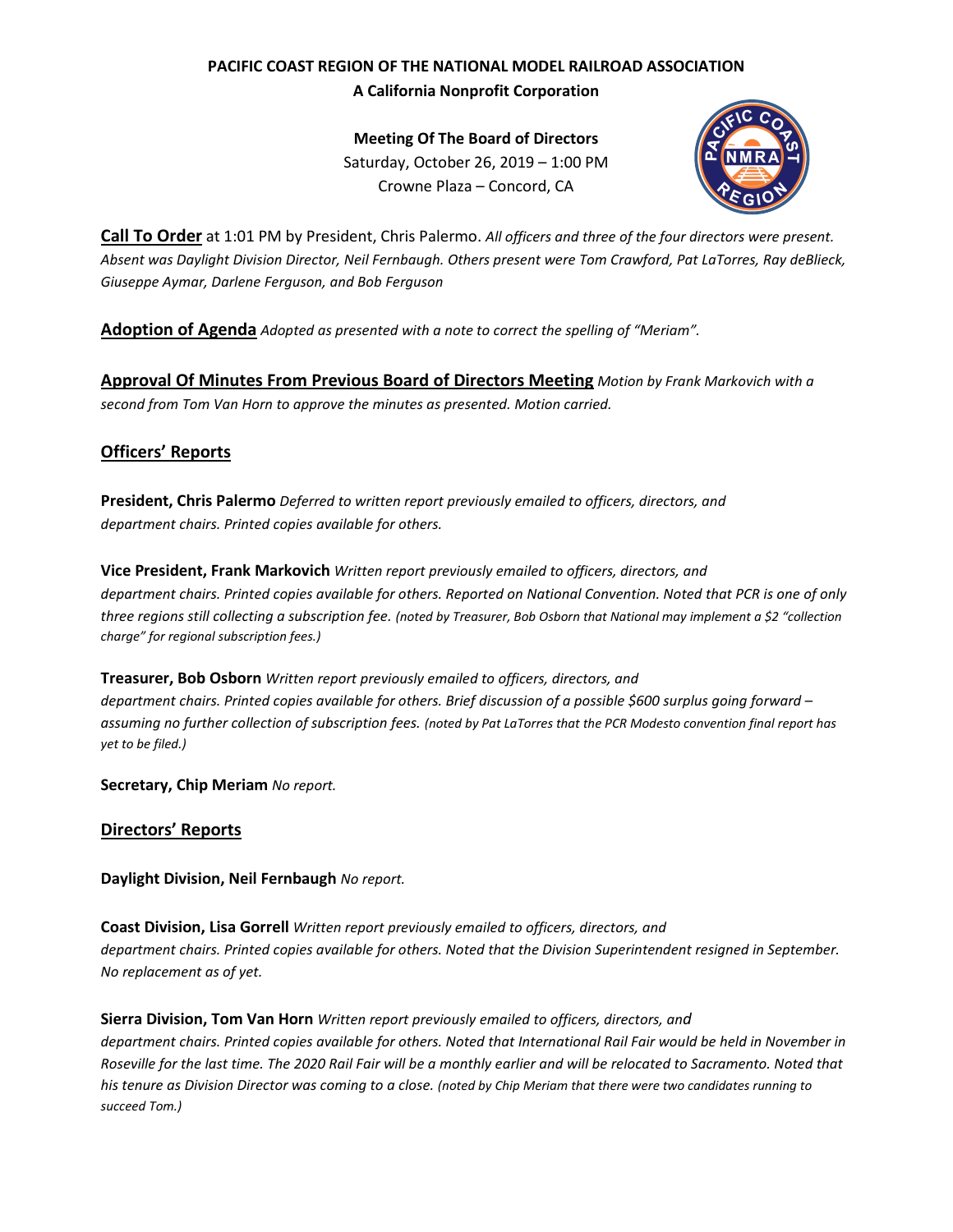**Redwood Empire Division, Steve Skold** *No report. Will be revising financial statement balance. Noted one candidate for director.*

### **Department Reports**

**Administration, Chris Palermo** *No report.*

**Nominations and Election, Dave Connery** *No report. No activity.*

**Membership, Doug Wagner** *Written report previously emailed to officers, directors, and department chairs. Printed copies available for others.*

**Publications, Gus Campagna** *No report.*

**Contest, VACANT** *No report.*

**Achievement Program, Jack Burgess** *No report.*

**Non-Rail Activities, VACANT** *No report.*

**Storekeeper, Ted Moes** *No report. No changes.*

**Conventions, Tom Crawford** *2020 host will be Coast Division – more volunteers needed. 2021 host will be Daylight Division with a mini convention in Fresno – still seeking a venue. 2022 host will be Redwood Empire Division. Noted that the 2022 convention planning is on hold pending changes to the Manual Of Operations. The convention handbook is on hold for the same reason. The current registration software does not work well with on line registration. A solution is being sought.*

#### **Old Business**

**Convention Manual Update, Tom Crawford.** *See discussion under Conventions Report (above).*

**Update – Financial Reviews of Divisions, Frank Markovich –** *No update.*

**Update – Web space for presentation of videos and clinics -** *No update.*

**Update – Changes in contests to get more member participation, Frank Markovich –** *Refer to Vice President's Report for September 2019, previously emailed to officers, directors, and department chairs. Printed copies available for others. Former Contests Manager, Giuseppe Aymar, noted that divisions need to encourage more novice entries. Prospective Contests Manager, Pat LaTorres, noted that proposed changes need to be implemented in "baby steps", and that action on the proposed changes should be tabled for now. Ray deBlieck noted that it was important to explain to the contest entrants that the Divisional, Regional, and National contest will be judged differently. No further action was taken by The Board.*